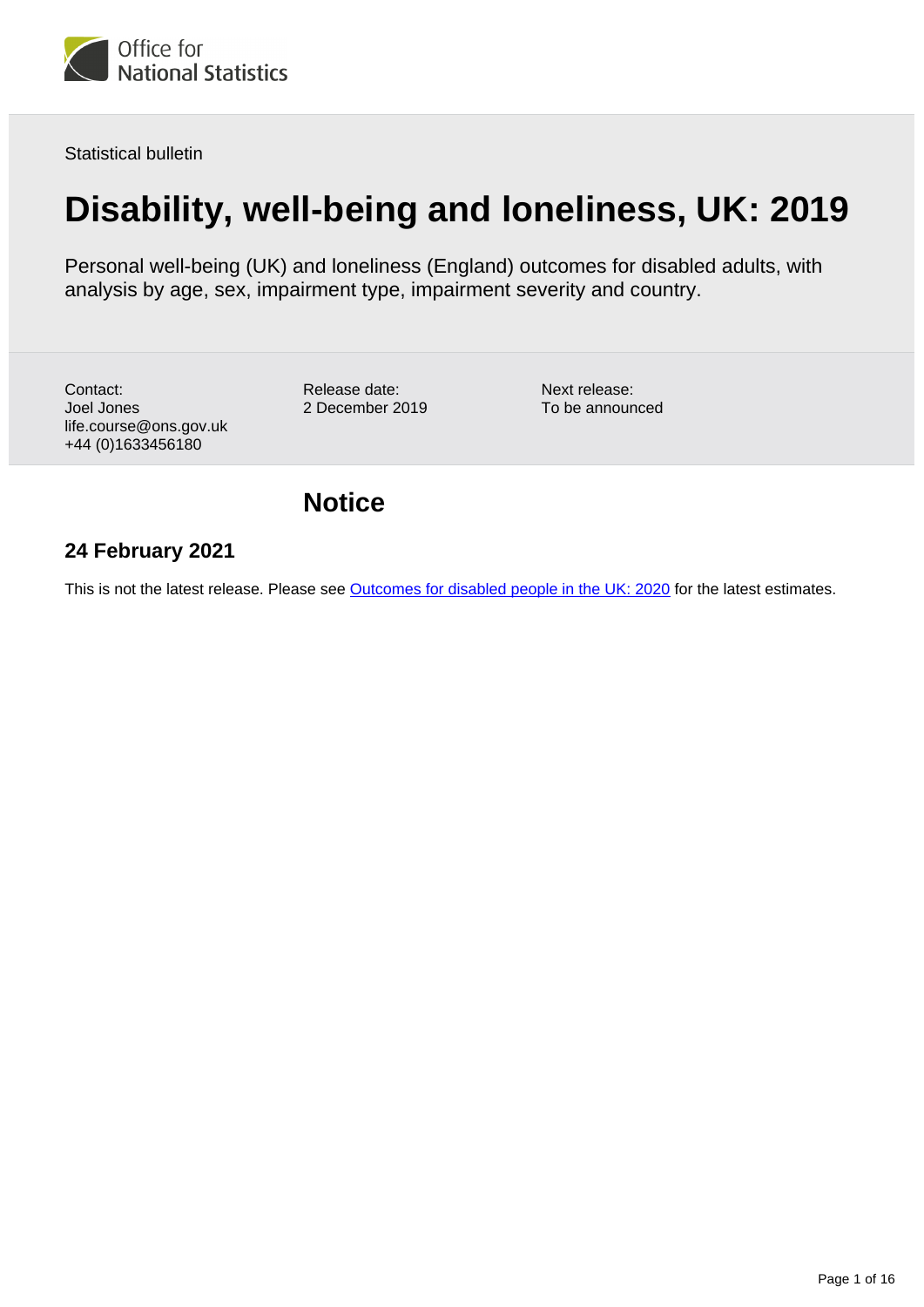# **Table of contents**

- 1. [Other pages in this release](#page-2-0)
- 2. [Main Points](#page-2-1)
- 3. [Well-being by disability \(UK\)](#page-3-0)
- 4. [Loneliness by disability \(England\)](#page-4-0)
- 5. [Age](#page-5-0)
- 6. [Sex](#page-6-0)
- 7. **[Impairment type](#page-8-0)**
- 8. **[Impairment severity](#page-9-0)**
- 9. [Country](#page-10-0)
- 10. [Disability, well-being and loneliness data](#page-10-1)
- 11. **[Glossary](#page-11-0)**
- 12. [Measuring the data](#page-12-0)
- 13. [Strengths and limitations](#page-13-0)
- 14. [Related links](#page-15-0)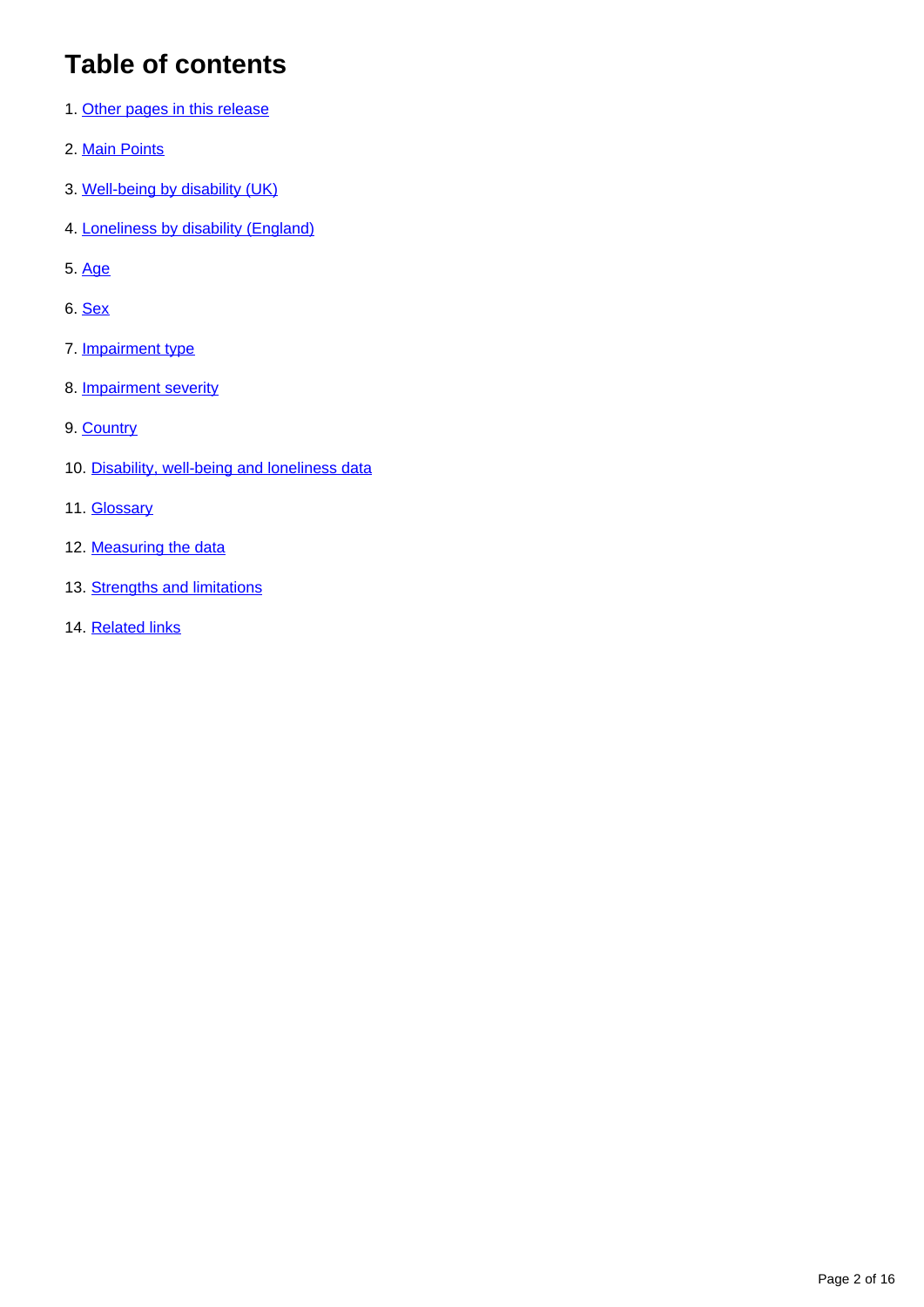# <span id="page-2-0"></span>**1 . Other pages in this release**

The Office for National Statistics (ONS) has explored outcomes for disabled people across a number of areas of life, through a series of bulletins – other pages in this release include:

- [Improving disability data in the UK](https://www.ons.gov.uk/peoplepopulationandcommunity/healthandsocialcare/disability/articles/improvingdisabilitydataintheuk/2019)
- [Disability and education](https://www.ons.gov.uk/peoplepopulationandcommunity/healthandsocialcare/disability/bulletins/disabilityandeducationuk/2019)
- [Disability and employment](https://www.ons.gov.uk/peoplepopulationandcommunity/healthandsocialcare/disability/bulletins/disabilityandemploymentuk/2019)
- [Disability and housing](https://www.ons.gov.uk/peoplepopulationandcommunity/healthandsocialcare/disability/bulletins/disabilityandhousinguk/2019)
- [Disability and crime](https://www.ons.gov.uk/peoplepopulationandcommunity/healthandsocialcare/disability/bulletins/disabilityandcrimeuk/2019)
- [Disability and social participation](https://www.ons.gov.uk/peoplepopulationandcommunity/healthandsocialcare/disability/bulletins/disabilityandsocialparticipationengland/2018)

## **Aims of this work**

This work aims to present comparable information that uses the Government Statistical Service's (GSS) harmonised definition of "disability", and as far as possible presents UK analysis, alongside intersections with other protected characteristics.

## **Definition of disability**

For the purposes of this analysis, a person is considered to have a disability if they have a self-reported longstanding illness, condition or impairment that causes difficulty with day-to-day activities. This definition is consistent with the Equality Act 2010 and the GSS harmonised definition. For further information on disability and impairment definitions see the **[Glossary](https://www.ons.gov.uk/peoplepopulationandcommunity/healthandsocialcare/disability/bulletins/disabilitywellbeingandlonelinessuk/2019#glossary)**.

## **Article scope**

The Office for National Statistics (ONS) routinely reports on personal well-being but does not routinely disaggregate this information by disability. Related to well-being is loneliness, where disabled people have previously been shown to be at a disadvantage [\(ONS, 2018](https://www.ons.gov.uk/peoplepopulationandcommunity/wellbeing/articles/lonelinesswhatcharacteristicsandcircumstancesareassociatedwithfeelinglonely/2018-04-10)).

This bulletin uses the Annual Population Survey (APS) to explore outcomes of personal well-being for disabled adults, aged 16 to 64 years, in the UK, covering the period 2014 to 2019. The Community Life Survey (CLS) is used to explore loneliness for disabled and non-disabled adults, aged 16 to 64 years, in England, covering the period 2014 to 2018.

# <span id="page-2-1"></span>**2 . Main Points**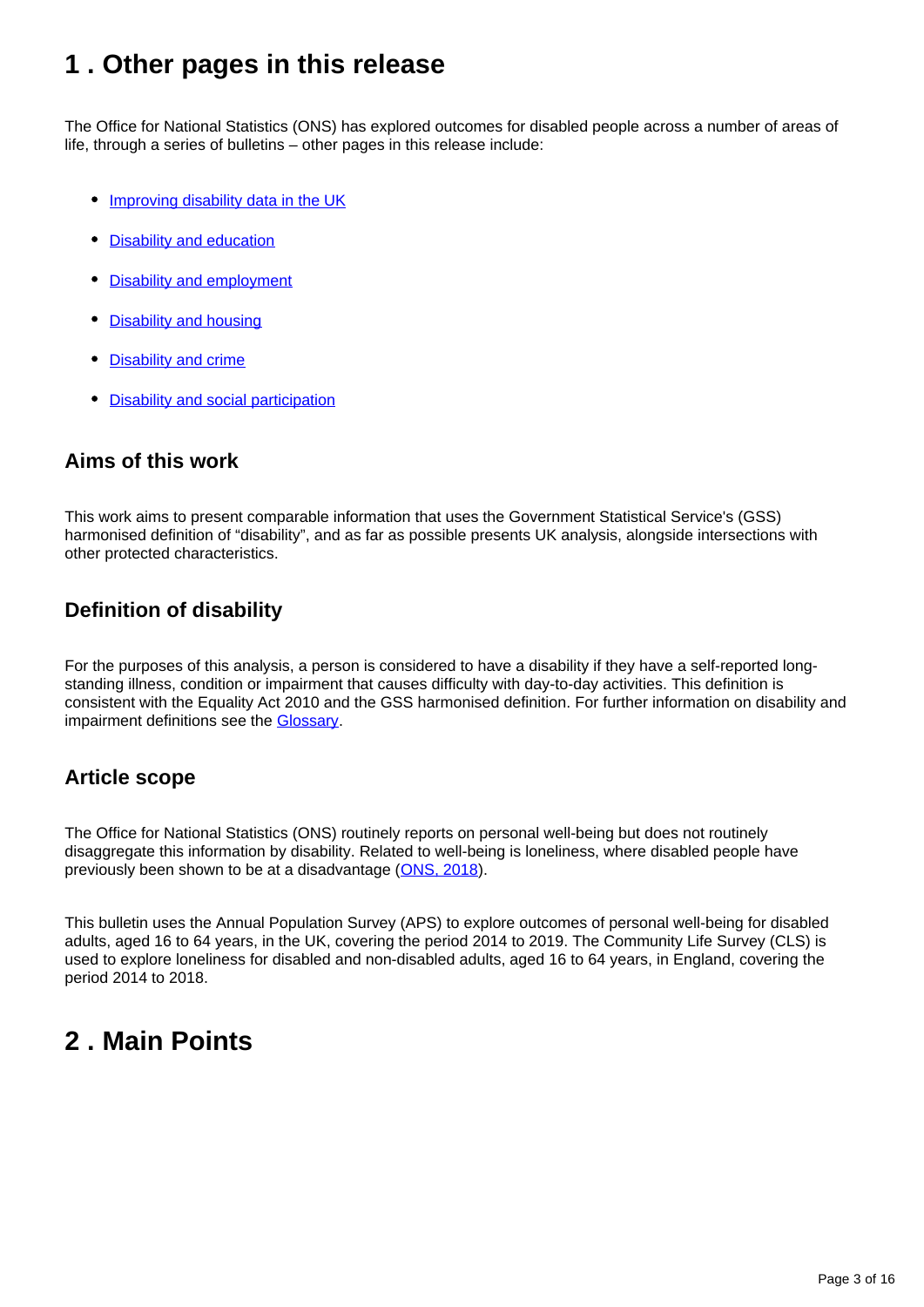- Disabled people's average ratings are lower than those for non-disabled people for happiness, worthwhile and life satisfaction measures.
- Average anxiety ratings are higher for disabled people at 4.27 out of 10, compared with 2.66 out of 10 for non-disabled people.
- Disabled people with a mental impairment as a main health problem have the poorest well-being ratings.
- Disabled people whose impairments affect them more severely have poorer well-being ratings than disabled people whose impairments affect them less severely.
- The proportion of disabled people (13.3%) who report feeling lonely "often or always" is almost four times that of non-disabled people (3.4%), with the greatest disparity for young adults, aged 16 to 24 years old.

# <span id="page-3-0"></span>**3 . Well-being by disability (UK)**

Well-being measures are taken from the Annual Population Survey (APS), using UK data from the year ending June 2019. For time series analysis, the data go back to the year ending June 2014, as this is the earliest period available for disability data using the harmonised definition (see the [glossary](https://www.ons.gov.uk/peoplepopulationandcommunity/healthandsocialcare/disability/bulletins/disabilitywellbeingandlonelinessuk/2019#glossary)).

### **Figure 1: Disabled people report lower well-being levels than non-disabled people**

### **Average well-being ratings for disabled and non-disabled people, UK, 2018 to 2019**

## Figure 1: Disabled people report lower well-being levels than non-disabled people

Average well-being ratings for disabled and non-disabled people, UK, 2018 to 2019



#### **Source: Office for National Statistics – Annual Population Survey**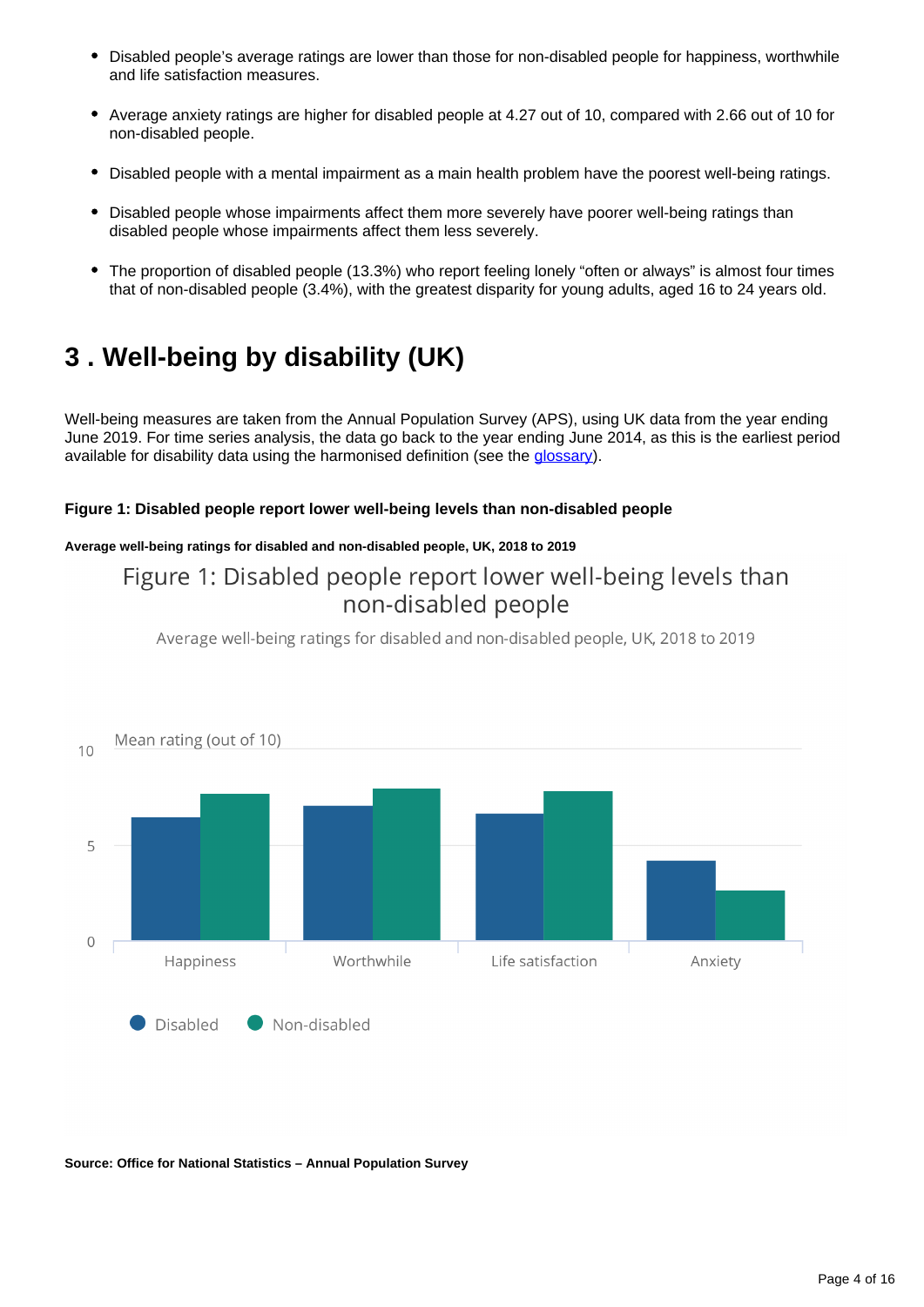## **Disabled people report lower well-being levels than non-disabled people**

On average, disabled adults have poorer ratings than non-disabled adults on all four personal well-being measures. In the year ending June 2019, the mean scores on these measures were:

- for happiness yesterday, 6.54 out of 10 for disabled people, compared with 7.71 for non-disabled people
- for feeling that the things done in life are worthwhile, 7.09 out of 10 for disabled people, compared with 8.03 for non-disabled people
- for life satisfaction, 6.68 out of 10 for disabled people, compared with 7.90 for non-disabled people
- for anxiety yesterday, 4.27 out of 10 for disabled people, compared with 2.66 for non-disabled people (higher numbers equate to poorer well-being in this measure)

Between 2014 and 2019, there were small increases in the average ratings for for happiness, worthwhile and life satisfaction for both disabled and non-disabled people. However, over this period the differences between disabled and non-disabled people on these measures remained consistent. See the [Disability and well-being](https://www.ons.gov.uk/peoplepopulationandcommunity/healthandsocialcare/disability/datasets/disabilityandwellbeing)  [dataset Table 1](https://www.ons.gov.uk/peoplepopulationandcommunity/healthandsocialcare/disability/datasets/disabilityandwellbeing) for further information.

# <span id="page-4-0"></span>**4 . Loneliness by disability (England)**

Loneliness data are taken from the Community Life Survey, using England-only data from the year ending March 2018. For time series analysis, the data go back to year ending April 2014, as this is the earliest period available for disability data using the harmonised definition (see the [glossary\)](https://www.ons.gov.uk/peoplepopulationandcommunity/healthandsocialcare/disability/bulletins/disabilitywellbeingandlonelinessuk/2019#glossary).

## **A higher percentage of disabled people feel lonely compared with nondisabled people**

The proportion of disabled people who reported feeling lonely "often or always" was nearly four times that of nondisabled people. In the year ending March 2018, 13.3% of disabled people reported that they felt lonely "often or always", compared with only 3.4% for non-disabled people.

Between 2014 and 2018, there were no significant changes in the proportions who reported feeling lonely "often or always" for both disabled or non-disabled people. See the [Disability and loneliness dataset](https://www.ons.gov.uk/peoplepopulationandcommunity/healthandsocialcare/disability/datasets/disabilityandloneliness) Table 1 for further information.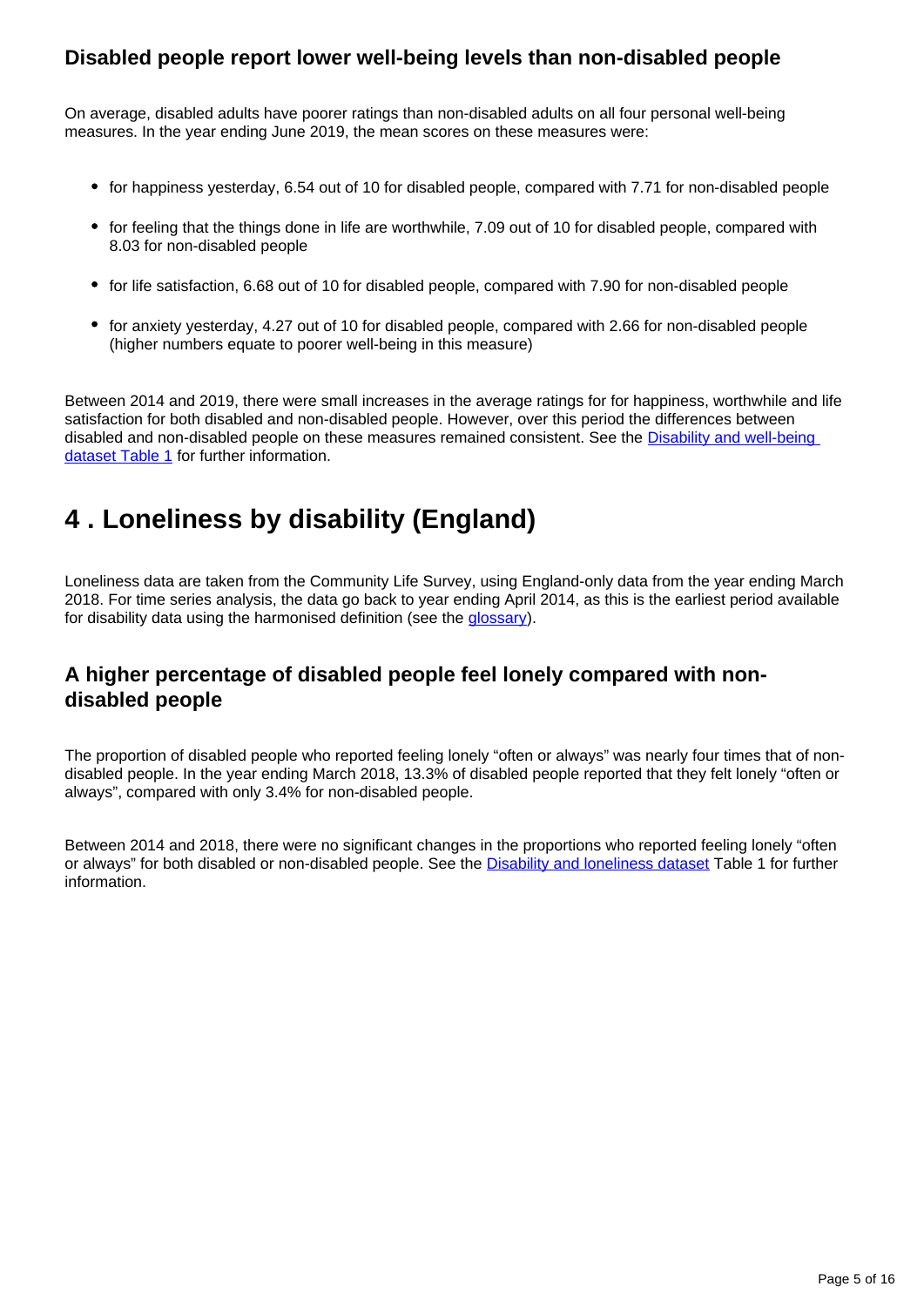# <span id="page-5-0"></span>**5 . Age**

### **Figure 2: Differences between disabled and non-disabled people in average anxiety ratings decrease with age**

### **Average anxiety ratings for disabled and non-disabled people by age group, UK, 2018 to 2019**

# Figure 2: Differences between disabled and non-disabled people in average anxiety ratings decrease with age

Average anxiety ratings for disabled and non-disabled people by age group, UK, 2018 to 2019



#### **Source: Office for National Statistics - Annual Population Survey**

The difference between disabled and non-disabled people in average anxiety ratings becomes smaller in older age groups. In the 16 to 21 years age-group the average rating is 2.19 points higher for disabled people compared with non-disabled people; in the 60 to 64 years age-group the difference is 1.32 points. This effect is also seen with loneliness where disparities between disabled and non-disabled people are smallest in the older age-groups.

However, differences in average happiness, worthwhile and life satisfaction ratings between disabled and nondisabled people have little variation as people get older.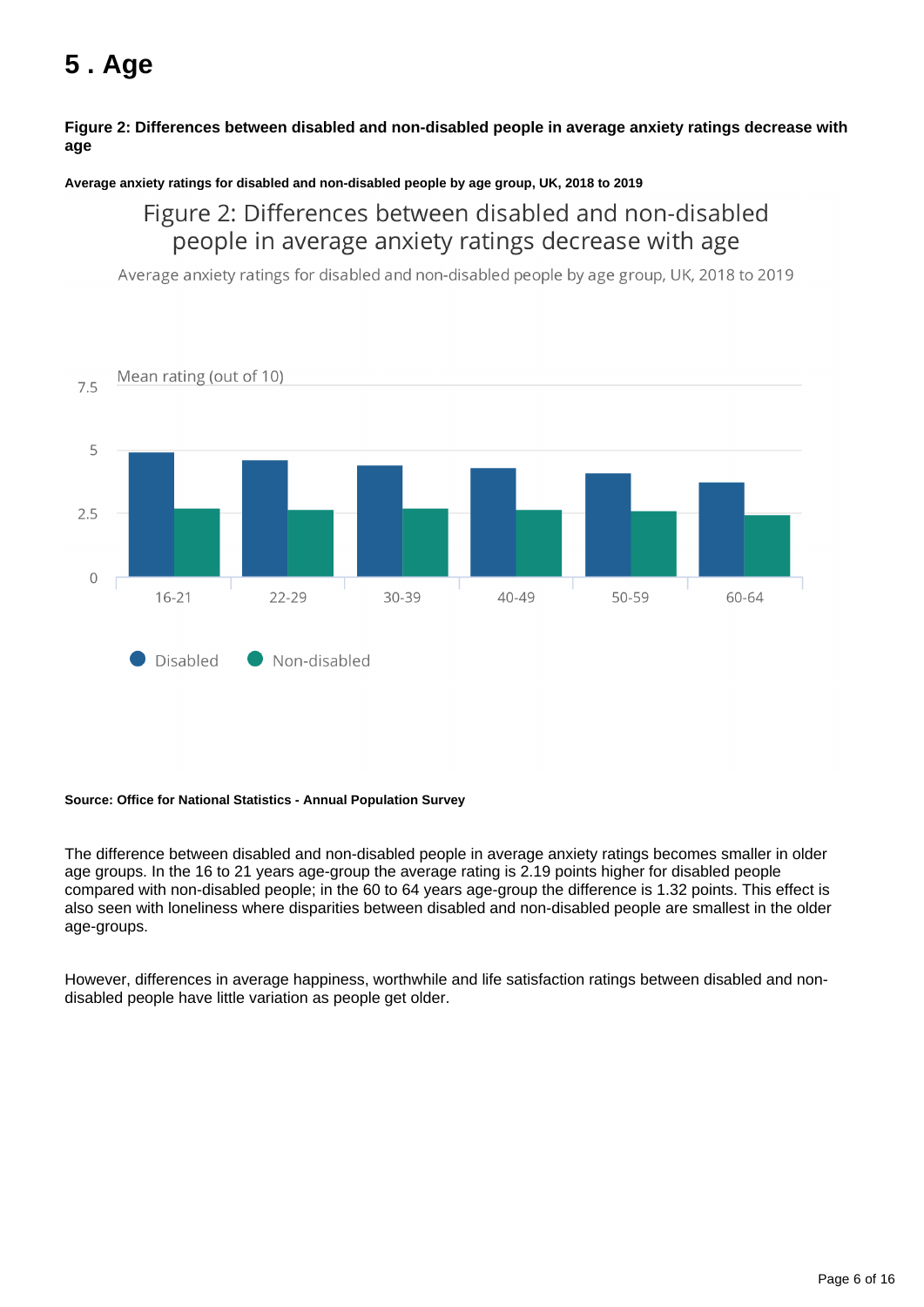#### **Proportion of disabled and non-disabled people who feel lonely regularly by age group, England, 2017 to 2018**

Figure 3: The disparity in the proportion of people who feel lonely is largest in the younger age groups

Proportion of disabled and non-disabled people who feel lonely regularly by age group, England, 2017 to 2018



#### **Source: Department for Digital, Culture, Media and Sport – Community Life Survey**

#### **Notes:**

1. Figures for 65 and over should be treated with caution due to low sample sizes (<31).

In all age groups the proportion of people who felt lonely "often or always" was higher for disabled people than for non-disabled people. The proportion of disabled people who reported feeling lonely "often or always" was largest in the younger age groups and decreased with age.

The disparity between disabled and non-disabled people, in terms of the proportion of people who said that they felt lonely "often or always" decreased with age, from 27.4 percentage points in the 16 to 24 years age group to 2.7 percentage points in the 65 years and over age group.

## <span id="page-6-0"></span>**6 . Sex**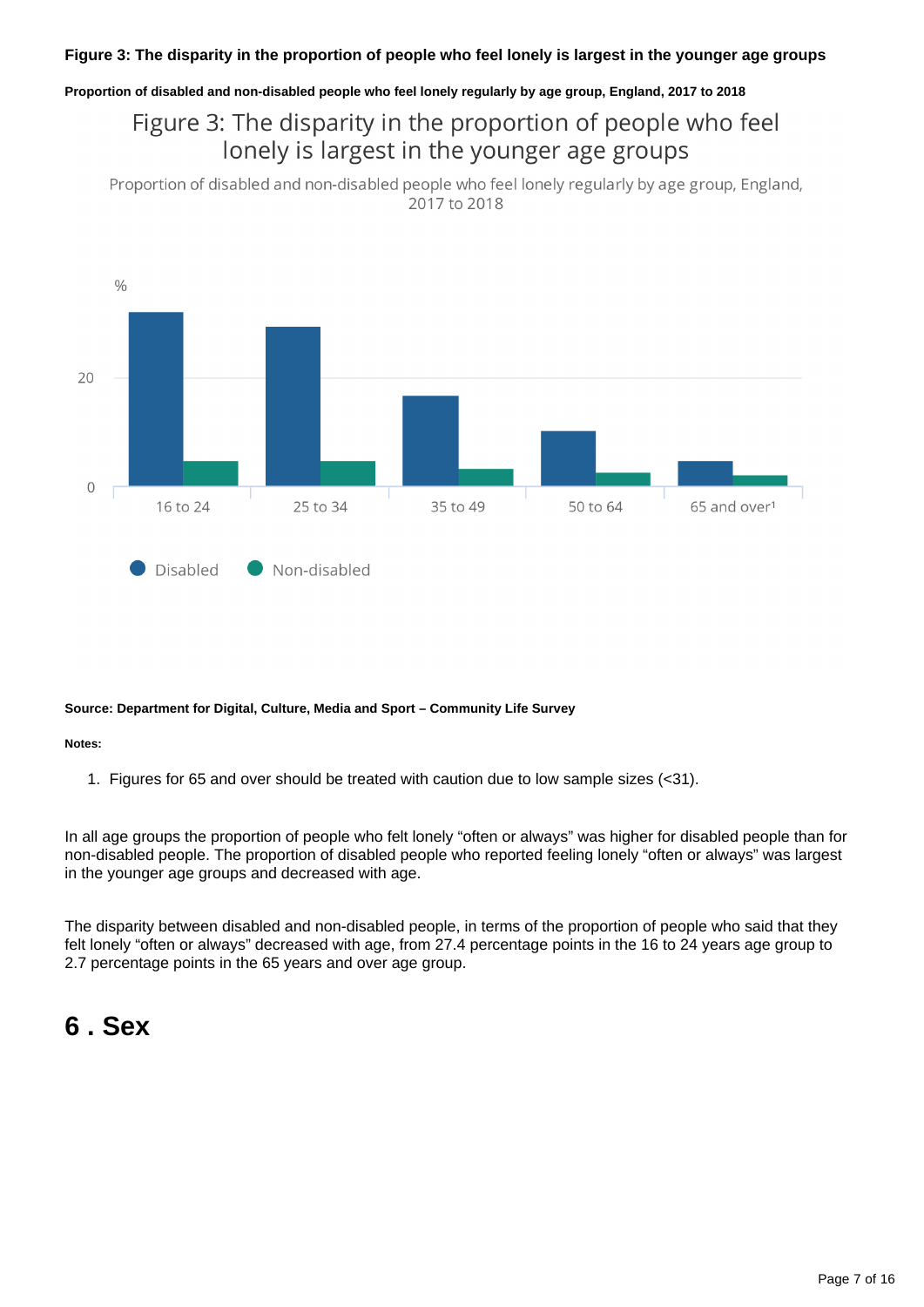## **Both disabled men and disabled women have poorer well-being than their nondisabled counterparts**

The differences between disabled and non-disabled people on all four measures of well-being are similar for both men and women. For disabled men, average happiness, worthwhile and life satisfaction ratings were between 1.03 and 1.32 points lower than for non-disabled men, while anxiety ratings were scored 1.49 higher, at 4.00 out of 10. For disabled women, average well-being ratings were between 0.92 and 1.16 points lower, with anxiety scored 1.65 higher, at 4.46 out of 10.

Average life satisfaction, worthwhile and happiness ratings are higher for women than they are for men and this is true for both disabled and non-disabled people. Conversely, the average rating for anxiety is poorer for women and this is also true for both disabled and non-disabled people.

See the **Disability and well-being dataset** Table 3 for further information on the analysis of well-being by disability and sex.

Both disabled men and women were more likely to report feeling lonely "often or always", compared with their non-disabled counterparts. When comparing disabled and non-disabled men, there was a difference of 10.5 percentage points. For women, this difference was 9.3 percentage points.

See the **Disability and loneliness dataset** Table 4 for further information on the analysis of loneliness by disability and sex.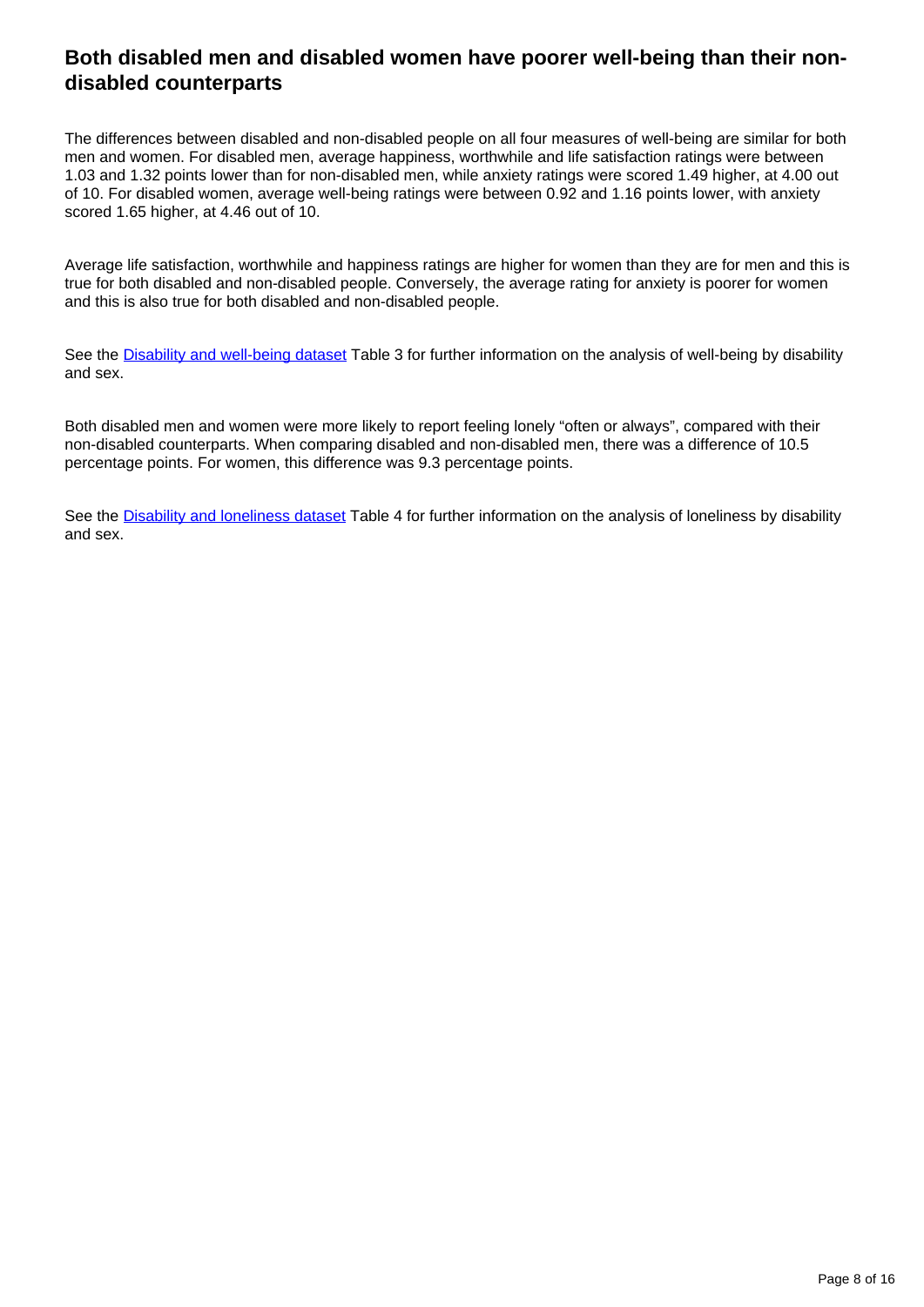# <span id="page-8-0"></span>**7 . Impairment type**

### **Figure 4: Disabled people with a mental impairment as a main health issue have the poorest well-being ratings**

### **Average well-being ratings of people with different impairment types, UK, 2018 to 2019**

## Figure 4: Disabled people with a mental impairment as a main health issue have the poorest well-being ratings

Average well-being ratings of people with different impairment types, UK, 2018 to 2019



#### **Source: Office for National Statistics – Annual Population Survey**

#### **Notes:**

1. Main impairment only includes disabled adults aged 16 to 64.

The average well-being ratings of disabled people vary with impairment type. Whilst the average rating for each well-being measure was poorer for disabled people in all impairment types (physical, mental or other), well-being measures were notably poor for those with a mental impairment as their main health problem.

See the **Disability and well-being dataset** Table 4 for further information on the analysis of well-being by disability and impairment type.

Analysis of loneliness by impairment type has not been included as these data were not collected on the Community Life Survey.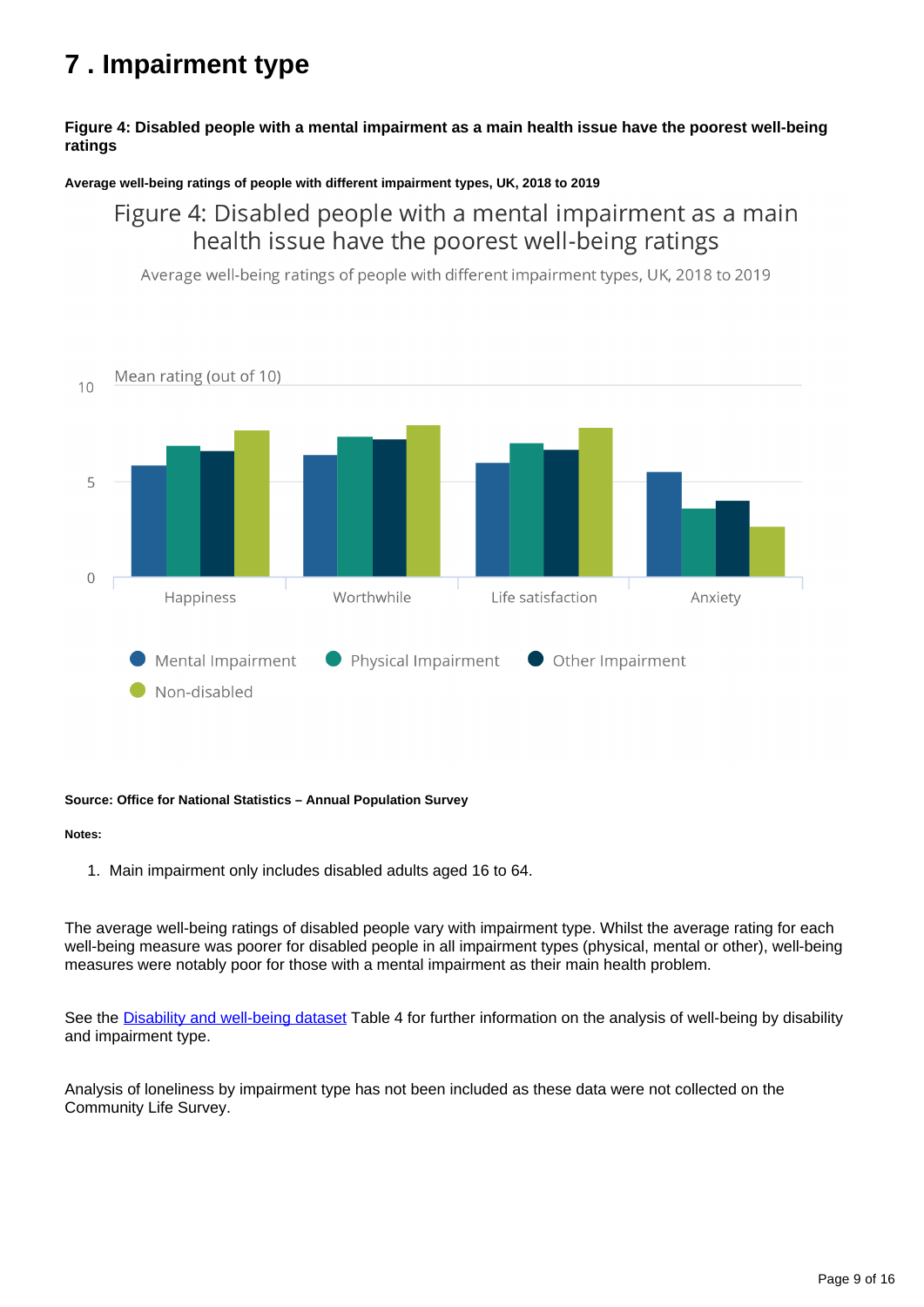# <span id="page-9-0"></span>**8 . Impairment severity**

### **Figure 5: Disabled people who are "limited a lot" have poorer well-being**

#### **Average well-being ratings by impairment severity, UK, 2018 to 2019**

## Figure 5: Disabled people who are & quot; limited a lot & quot; have poorer well-being





#### **Source: Office for National Statistics – Annual Population Survey**

Disabled people who self-report that their ability to carry-out day-to-day activities is "limited a lot" by their impairment have a mean anxiety rating of 4.85 out of 10; this compares with 3.87 out of 10 for disabled people who report their ability is "limited a little" by their impairment and 2.66 out of 10 for non-disabled people. This effect, of poorer outcomes for those "limited a lot" by their impairment, is seen on all four of the well-being measures.

The effect of poorer average well-being ratings in disabled people who are more severely affected by their impairment is present in people of all impairment types: mental, physical and other. The poorest well-being ratings are seen in disabled people who both have a mental impairment as a main health problem and whose ability to carry-out day-to-day activities is "limited a lot".

The greatest disparity is in anxiety ratings where disabled people, whose main health problem is a mental impairment and whose ability to carry-out day-to-day tasks were stated as "limited a lot", have an average rating of 6.13 out of 10, compared with 2.66 out of 10 for non-disabled people.

See the **Disability and well-being dataset** Table 5 and Table 6 for further information on the analysis of well-being by disability and impairment severity.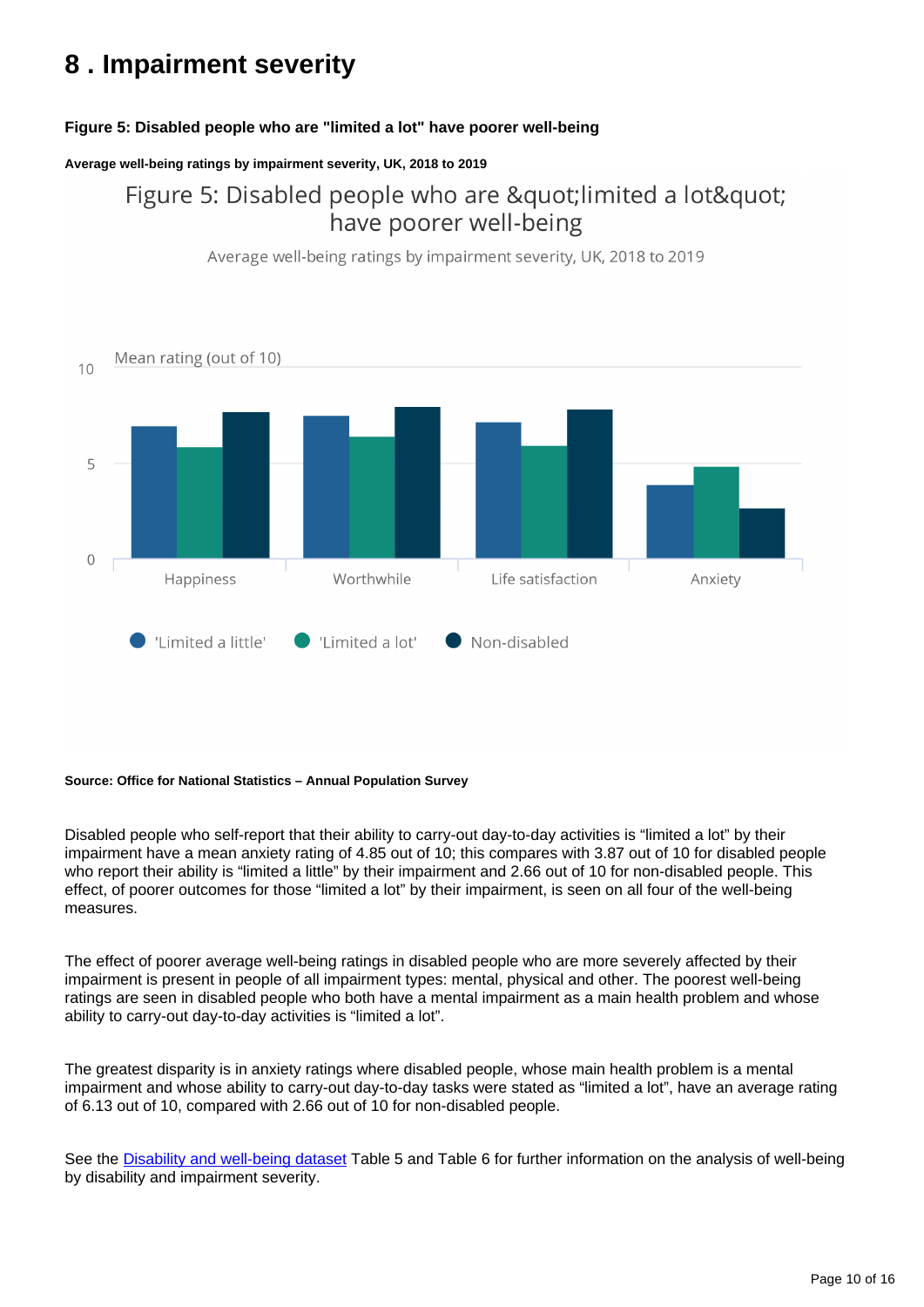### **Figure 6: The proportion of people who feel lonely is highest in disabled people who are more severely affected by their impairment**

**Proportion of people who feel lonely "often or always" by impairment severity, England, 2017 to 2018**

# Figure 6: The proportion of people who feel lonely is highest in disabled people who are more severely affected by their impairment

Proportion of people who feel lonely " often or always" by impairment severity, England, 2017 to 2018



#### **Source: Department for Digital, Culture, Media and Sport – Community Life Survey**

Disabled people whose ability to carry-out day-to-day tasks are "limited a lot" (19.8%) are also almost twice as likely to feel lonely "often or always", compared with those who are "limited a little" (10.3%).

# <span id="page-10-0"></span>**9 . Country**

Trends vary for each of the well-being measures. The smallest disparities between disabled and non-disabled people were seen in England on all four measures. The differences in average well-being ratings were greater in Wales than in England on worthwhile, life satisfaction and anxiety.

The largest disparities between disabled and non-disabled people were seen in Northern Ireland and Scotland for happiness, life satisfaction and anxiety. Whilst these disparities were not significantly different between these two countries, they were different from the other UK countries.

See the **Disability and well-being dataset** Table 7 for further information on well-being by disability and country analysis.

# <span id="page-10-1"></span>**10 . Disability, well-being and loneliness data**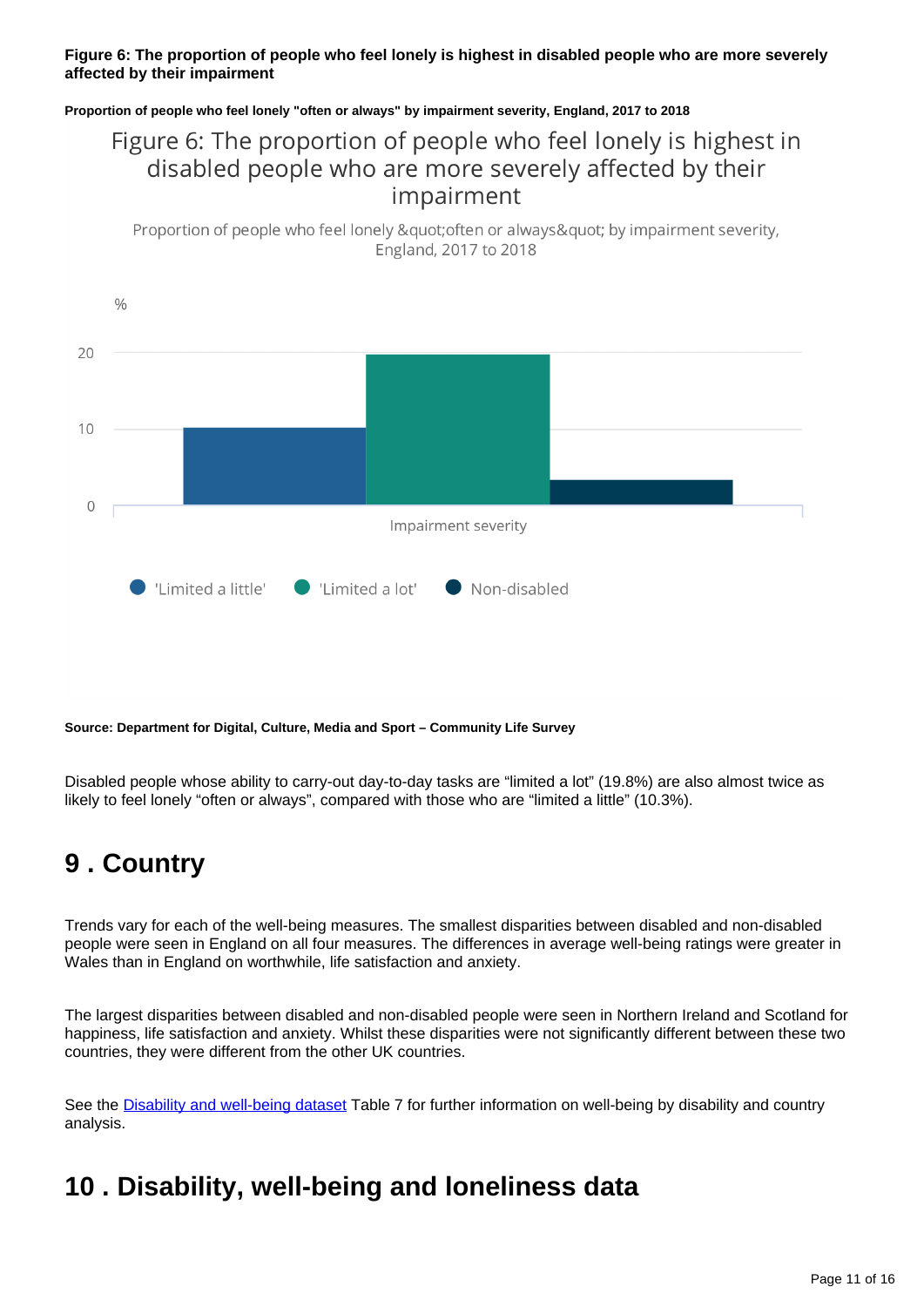### **Well-being data**

[Disability and well-being dataset](https://www.ons.gov.uk/peoplepopulationandcommunity/healthandsocialcare/disability/datasets/disabilityandwellbeing) Dataset | Released 2 December 2019

Average well-being ratings of disabled and non-disabled people in the UK, with breakdowns of year, impairment type, impairment severity, age, sex and country.

### **Loneliness data**

[Disability and loneliness dataset](https://www.ons.gov.uk/peoplepopulationandcommunity/healthandsocialcare/disability/datasets/disabilityandloneliness) Dataset | Released 2 December 2019

The proportion of disabled and non-disabled people in England who feel lonely "often or always", with breakdowns of year, impairment severity, age and sex.

# <span id="page-11-0"></span>**11 . Glossary**

## **Disability**

To define disability in this publication we refer to the Government Statistical Service (GSS) harmonised "core" [definition](https://gss.civilservice.gov.uk/policy-store/measuring-disability-for-the-equality-act-2010/): this identifies "disabled" as a person who has a physical or mental health condition or illness that has lasted or is expected to last 12 months or more, that reduces their ability to carry-out day-to-day activities.

The GSS definition is designed to reflect the definitions that appear in legal terms in the Disability Discrimination [Act 1995 \(DDA\)](http://www.legislation.gov.uk/ukpga/1995/50/contents) and the subsequent [Equality Act 2010](http://www.legislation.gov.uk/ukpga/2010/15/section/6).

The GSS harmonised questions are asked of the respondent in the survey, meaning that disability status is selfreported.

## **Impairment**

An impairment is defined as any physical or mental health conditions or illnesses lasting or expected to last 12 months or more. Respondents were presented with a list of impairments and then asked to select all that apply and subsequently their "main health problem". The commentary in this bulletin refers to the main health problem. Analysis is limited to those who are also defined as disabled and does not explore where disabled people experienced more than one impairment. For further details see [Volume 3: Detail of Labour Force Survey variables](https://www.ons.gov.uk/employmentandlabourmarket/peopleinwork/employmentandemployeetypes/methodologies/labourforcesurveyuserguidance).

### **Mental impairments**

Mental impairments are those with "depression, bad nerves or anxiety", "epilepsy", "learning difficulties" or "mental illness or nervous disorder".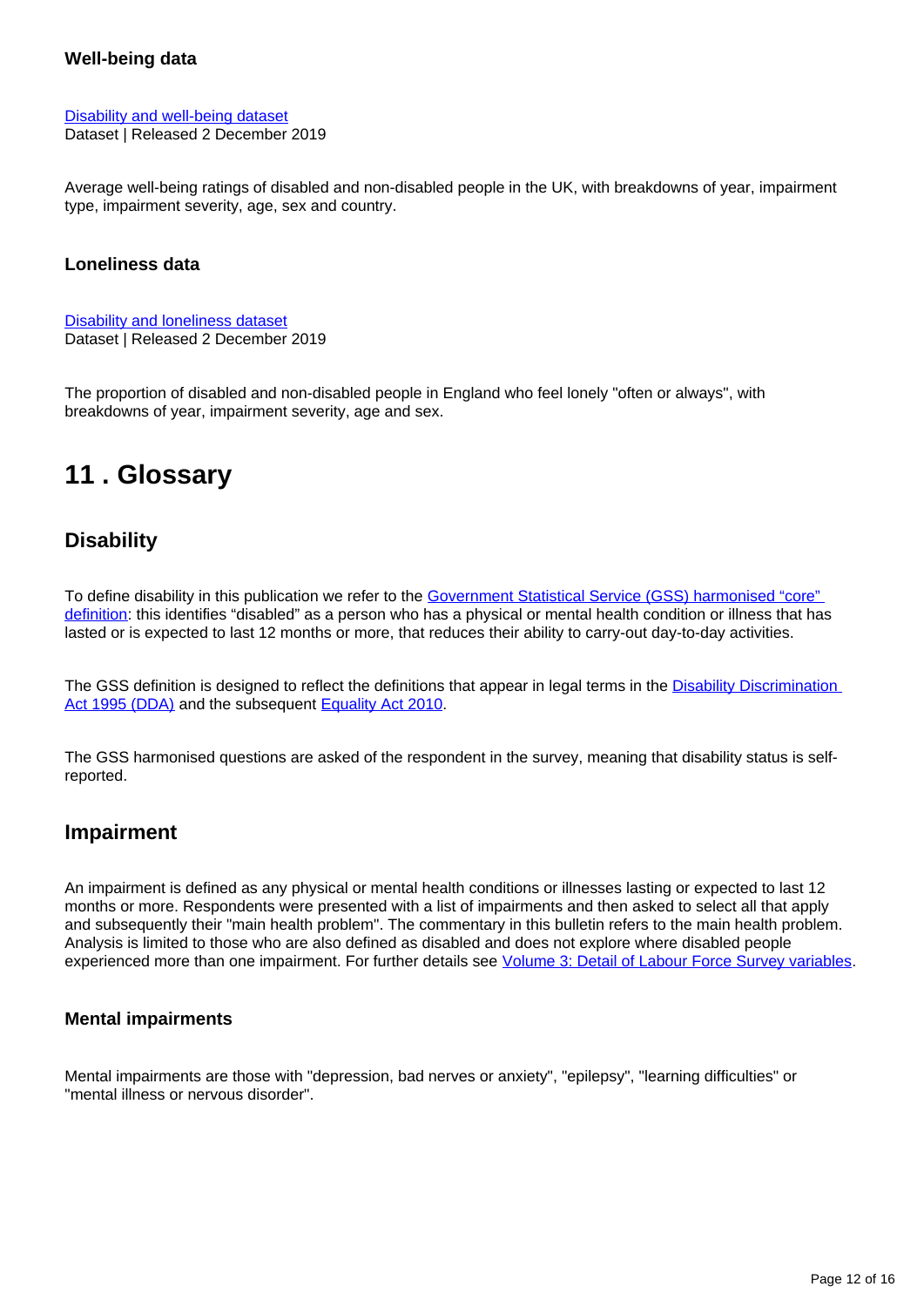### **Physical impairments**

Physical impairments are those with "problems with arms or hands", "problems with legs or feet", "problems with back or neck", "difficulty in seeing", "difficulty in hearing", "speech impediment", "severe disfigurement, skin conditions or allergies", "chest or breathing problems" "heart, blood pressure, or blood circulation problems", "stomach, liver, kidney or digestion" or "diabetes".

### **Other impairments**

Other impairments are those with "progressive illness not included elsewhere (for example, cancer, symptomatic HIV or multiple sclerosis)" or "other health problems or disabilities".

## **Severity**

Disabled people whose ability to carry-out day-to-day activities is self-reported as "limited a lot" or "limited a little" by their impairment. Respondents were asked: "Does your condition or illness reduce your ability to carry out dayto-day activities?" with the responses, "yes, a lot" and "yes, a little" being taken to indicate severity of disability.

## **Personal well-being**

Personal well-being measures ask people to evaluate, on a scale of 0 to 10, how satisfied they are with their life overall, whether they feel they have meaning and purpose in their life, and about their emotions (happiness and anxiety) during a particular period.

### **Loneliness**

Those who feel lonely "often or always" refers to those who when asked: "How often do you feel lonely?" selected the answer "often or always" from the following list of responses: "often or always", "sometimes", "occasionally", "hardly ever" and "never". These responses have been grouped together into an "other" category. This analysis is available in the [datasets](https://www.ons.gov.uk/peoplepopulationandcommunity/healthandsocialcare/disability/bulletins/disabilitywellbeingandlonelinessuk/2019/relateddata).

## **Statistical significance**

Any changes or differences mentioned in this bulletin are "statistically significant". The statistical significance of differences noted within the release are determined based on non-overlapping confidence intervals.

# <span id="page-12-0"></span>**12 . Measuring the data**

## **The Annual Population Survey**

Well-being estimates are based on data collected from the [Annual Population Survey \(APS\)](https://www.ons.gov.uk/employmentandlabourmarket/peopleinwork/employmentandemployeetypes/methodologies/annualpopulationsurveyapsqmi).

The APS is an annual survey based on data collected in wave 1 and wave 5 on the Labour Force Survey (LFS), combined with an annual local area boost sample run in England, Wales, and Scotland.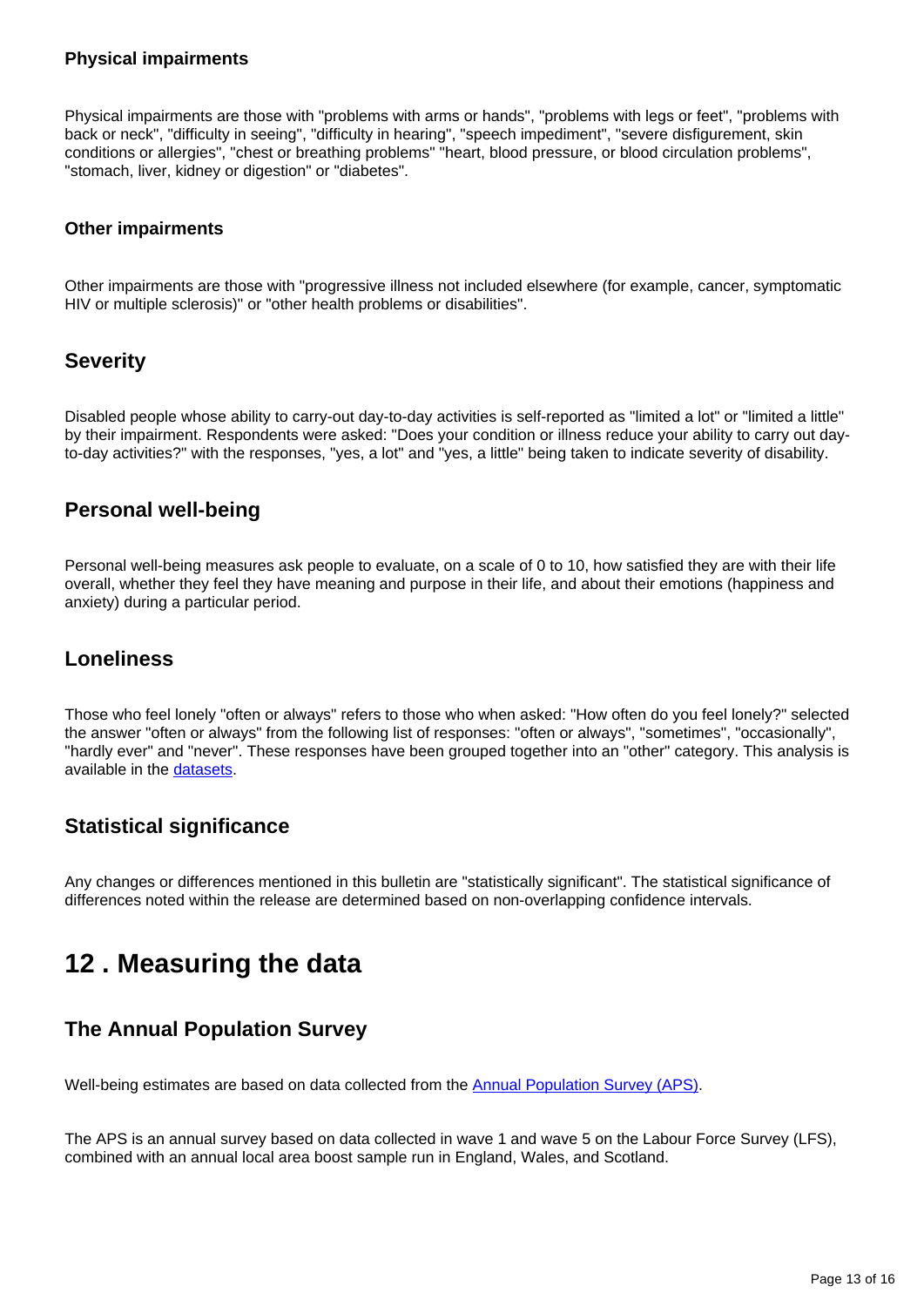The survey does not cover communal establishments, except for NHS staff accommodation. Those living in student halls of residence or boarding school are included as part of their family household. The APS dataset contains approximately 300,000 individuals.

The APS datasets are produced for four different overlapping 12-month periods: January to December, April to March, July to June and October to September. The analysis in this publication was conducted on the July 2018 to June 2019 period as it provides the most up-to-date information.

## **The Community Life Survey**

The [Community Life Survey](https://www.gov.uk/government/collections/community-life-survey--2) is a household self-completion survey of approximately 10,000 adults aged 16 years and over in England. The survey can be completed either in a paper or online format; the question regarding disability status is asked online only. Data for the 2017 to 2018 year were collected between August 2017 and March 2018.

# <span id="page-13-0"></span>**13 . Strengths and limitations**

## **Causality**

The analysis conducted is for the purpose of comparing the outcomes of disabled and non-disabled people. The analysis describes differences in these two populations, but does not explore the cause of this difference. Further analysis, which is outside the scope of this article, is required to make judgements on causality. Please see the "Improving Disability Data in the UK" article for details of our future workplan.

## **Coverage and population**

Analysis using the Annual Population Survey (APS) has been restricted to 16- to 64-year-olds because the survey does not collect data for under 16s and the disability variable is not robust for those aged over 64. Disability status is only collected for people aged 65 years or older at their first contact resulting in less data for this population. The weighting used does not account for the reduced sample size for this age group, making the data not fully representative of the population.

The survey's sampling method excludes communal establishments. Therefore, the findings of this analysis are not representative of disabled people who reside in medical or residential care establishments.

Approximately 100,000 APS respondents are used in the analysis in this bulletin -- this is notably lower than the 300,000 people who are in the survey. This is because of the use of the working age population only and no proxy responses recorded on the well-being modules.

## **Uncertainty and quality**

The results in this bulletin are survey-based estimates, so they are subject to a level of uncertainty as they are based on a sample rather than the whole population. Confidence intervals are provided around every estimate and give an indication of the range in which the true population value is likely to fall. The estimates in this bulletin are supported with confidence intervals at the 95% level. This means that, if we repeated the sample, we would expect the true population value to fall within the lower and upper bounds of the interval 95% of the time (that is, 19 times out of 20).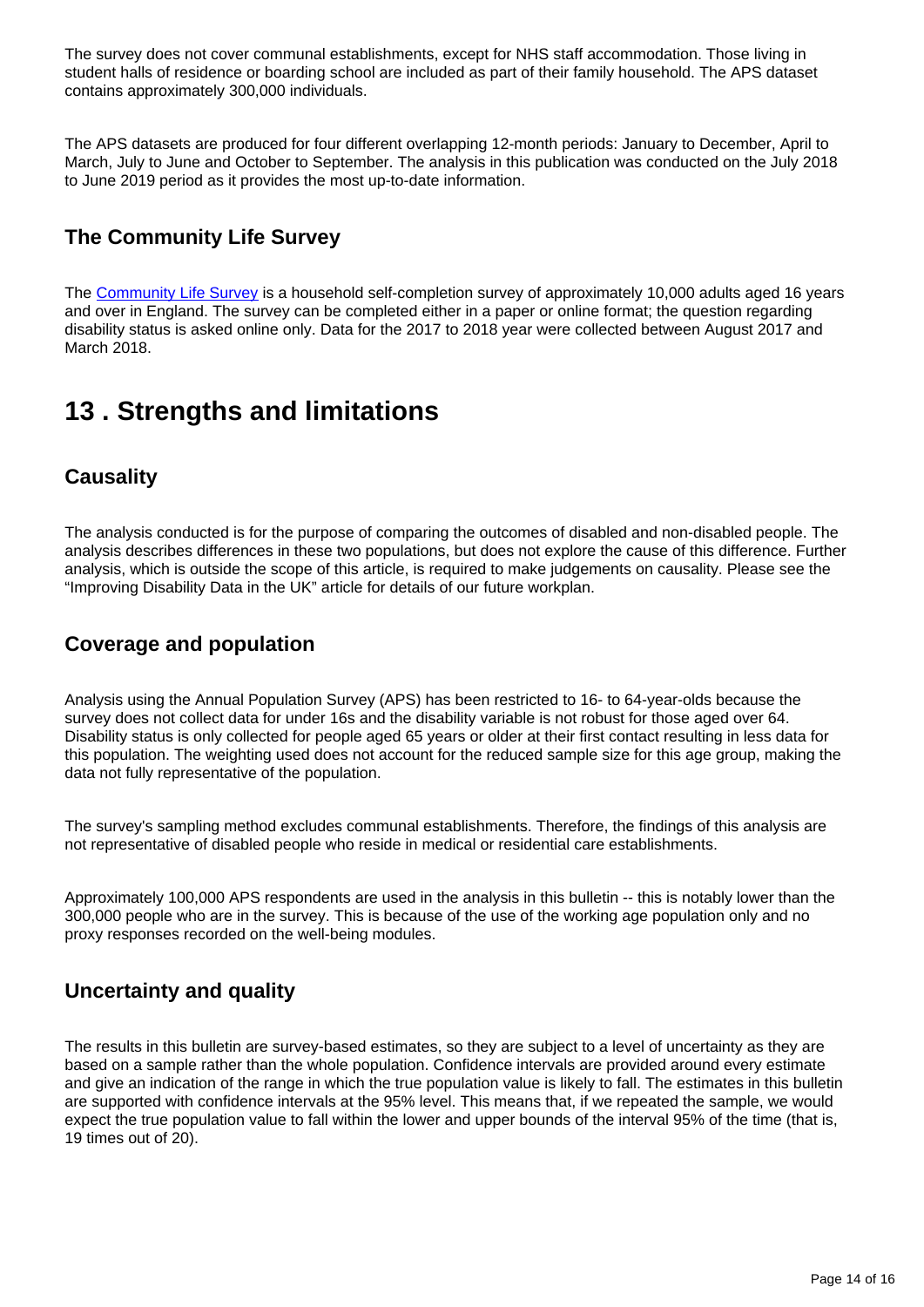## **Impairments**

Analysis by impairment is based on the "main impairment" as reported by the respondent. People often experience more than one impairment, but this analysis does not account for co-morbidities or the cumulative impact of living with more than one impairment simultaneously.

## **Well-being**

The [Personal well-being in the UK Quality and Methodology Information](https://www.ons.gov.uk/peoplepopulationandcommunity/wellbeing/methodologies/personalwellbeingintheukqmi) report contains important information on the strengths and limitations and uses of the data as well as how outputs are created and the quality and accuracy of those outputs. For more information on personal well-being, please see the Personal well-being user [guidance](https://www.ons.gov.uk/peoplepopulationandcommunity/wellbeing/methodologies/personalwellbeingsurveyuserguide) and [Harmonised principles of personal well-being](https://gss.civilservice.gov.uk/guidances/harmonisation/0-harmonised-principles/personal-well-being/).

All analysis of well-being measures in this bulletin compares mean scores between groups. Another method of comparing well-being scores between groups is to look at the proportions of people who are within certain thresholds that indicate well-being levels.

## **Loneliness**

Loneliness proportions were calculated using the Community Life Survey, which is used in England only. Links to data for other UK countries are included in the Related links section.